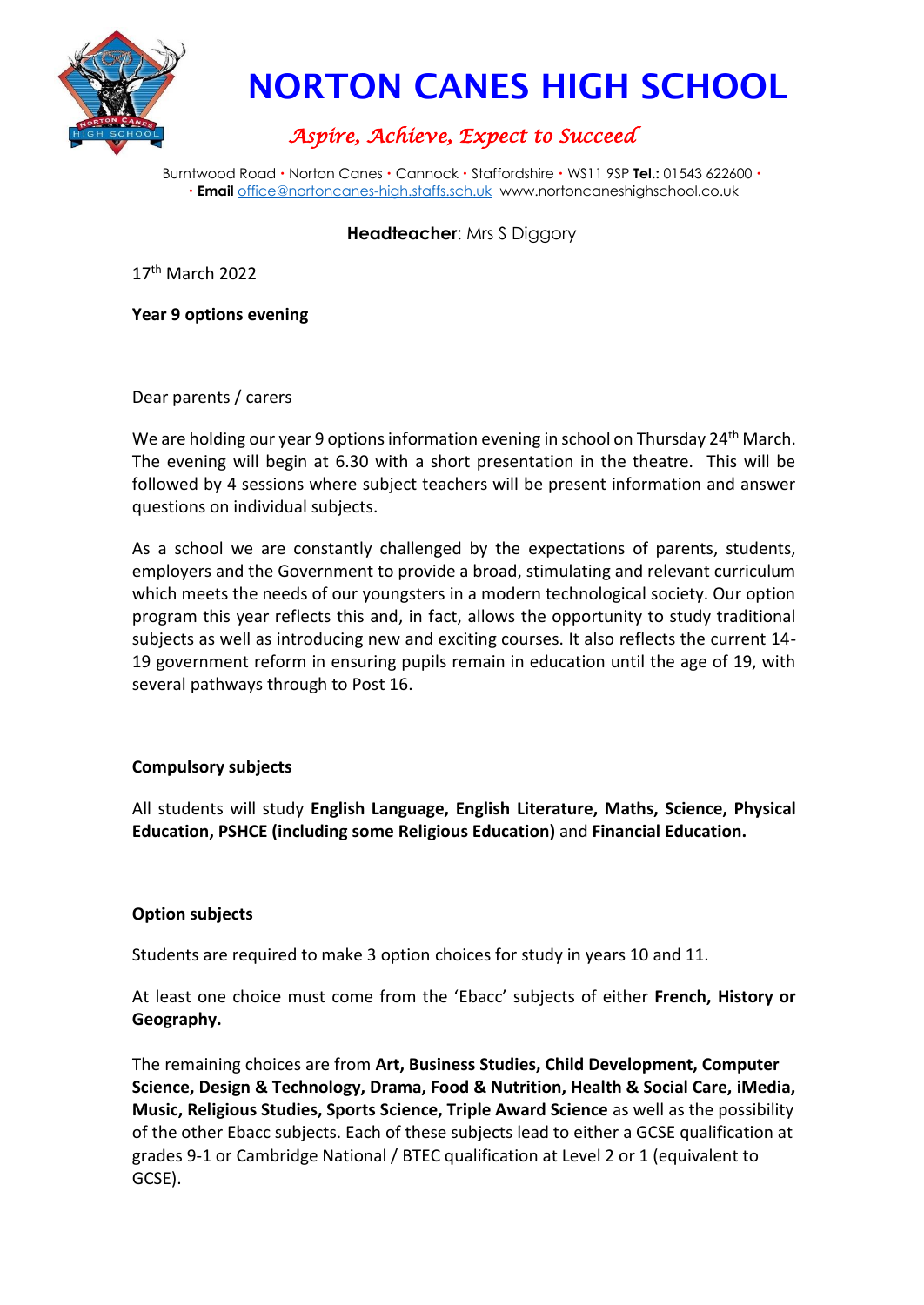The option choices allow pupils to have as wide a choice as possible of studying subjects which they enjoy and which will allow them to work towards their chosen career.

#### **Making your choices**

Once you have considered your option choices, the option selection process is done online after Thursday 24<sup>th</sup> March. Invitations to enable students to login into this, will be emailed to students' school email address following the options evening. Please look out for them. The deadline for option choices is **Wednesday 6 th April 2022**.

As always, no school can provide every imaginable combination of subjects, but we will do our best to meet your child's preferences.

#### **Planning for the information evening.**

In order to help you plan which subject presentations to visit on the evening, please use the table below.

Presentation in the theatre at 6.30, followed by 4 sessions:

| Subject                       | <b>Session 1</b> | <b>Session 2</b> | <b>Session 3</b> | <b>Session 4</b> |
|-------------------------------|------------------|------------------|------------------|------------------|
| French                        |                  |                  |                  |                  |
| History                       |                  |                  |                  |                  |
| Geography                     |                  |                  |                  |                  |
| Art                           |                  |                  |                  |                  |
| <b>Business Studies</b>       |                  |                  |                  |                  |
| Child Development             |                  |                  |                  |                  |
|                               |                  |                  |                  |                  |
| Computer Science & iMedia     |                  |                  |                  |                  |
| Design Technology             |                  |                  |                  |                  |
| Drama                         |                  |                  |                  |                  |
| <b>Food and Nutrition</b>     |                  |                  |                  |                  |
| <b>Health and Social Care</b> |                  |                  |                  |                  |
| Music                         |                  |                  |                  |                  |
| Religious Studies             |                  |                  |                  |                  |
| <b>Sports Science</b>         |                  |                  |                  |                  |
| <b>Triple Science</b>         |                  |                  |                  |                  |